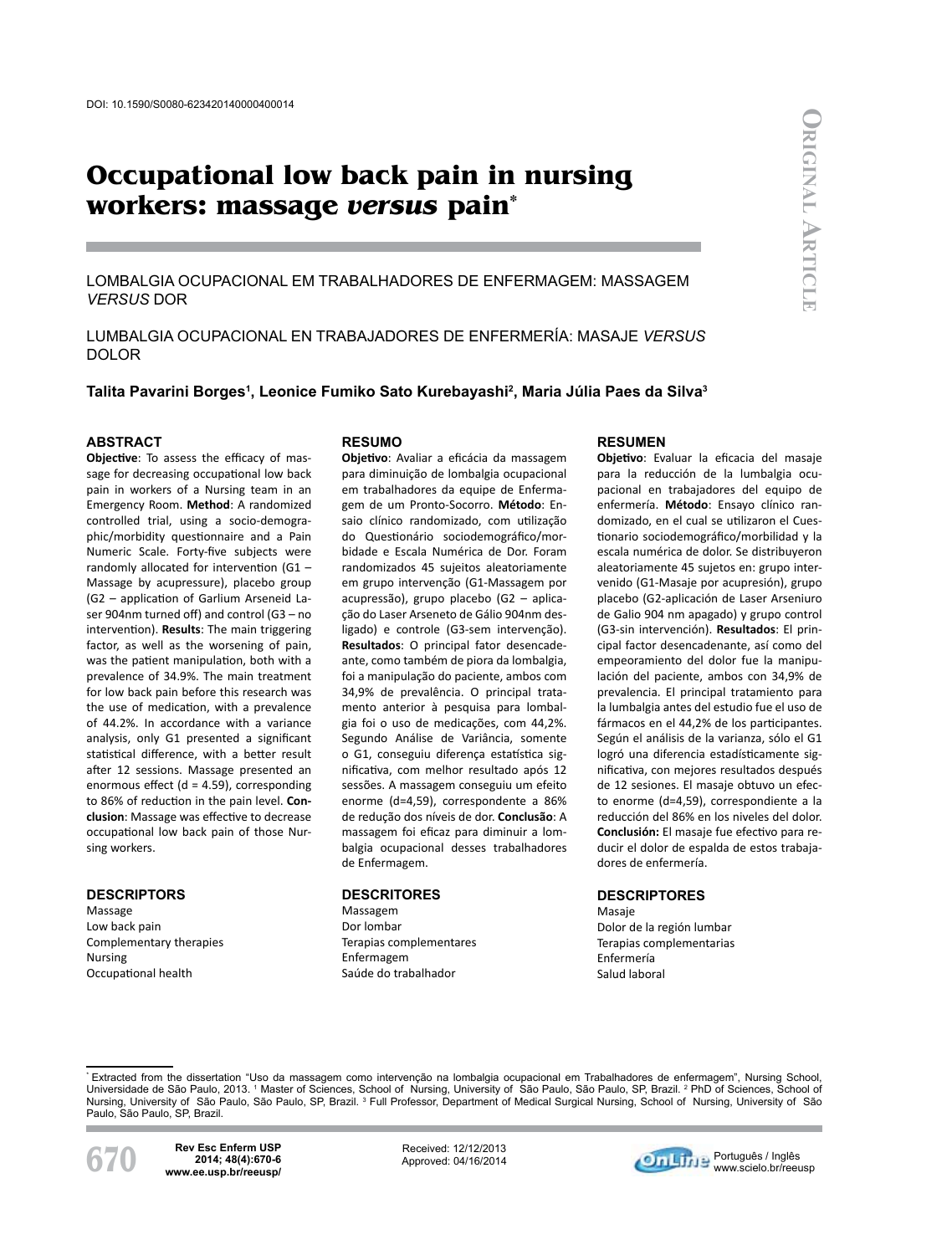# **INTRODUCTION**

Labor back pain has been highly prevalent and it is a musculoskeletal disorder that directly interferes in the quality of life at work and overloads the health system due to the high index of absenteeism and removals attributed to it<sup>(1)</sup>. The main related reason as triggering factor for low back pain is the unbalance between the needed effort to perform an activity and the potential to perform it, that is, an unbalance between the functional load and the functional capacity $(2)$ .

National and international researchers reveal that due to the profession characteristics, as well as the work conditions, the Nursing team presents a high probability to develop low back pain $(3-5)$  and consequently it negatively impacts the quality of assistance offered to the population. Researchers reveal that Nursing presents a low back pain prevalence with expressive values, as in a study where it reached 71.5% of the team $^{(6)}$ , and in other, 80% of professionals<sup>(5)</sup>.

There are different treatments for low back pain, pharmacological and non-pharmacological ones. Within the non-pharmacological possibilities, massage represents an alternative with benefits specially related to pain<sup>(7)</sup> and wellbeing promotion<sup>(8)</sup>.

### Massage can be defined as

a conjunct of manipulations on the soft tissues of the body. Those manipulations can be done with the hands and they are administered with the finality to produce effects on the nervous, muscular and respiratory system, and in the local and general blood and lymph circulation<sup>(9)</sup>.

Regarding the ethical and legal aspects, massage is part of Natural Therapies, as denominated by the Municipal Law of São Paulo nº 13.717, since 2004<sup>(10)</sup>. This Law supports the use of massage to attend the population through the Brazilian Unified Health System. The nurse is a health professional who could apply this practice, constituting it as one of its therapeutic possibilities, in accordance with the Resolution  $n^{\circ}$  197/1997<sup>(11)</sup> of the Nursing Federal Council.

Considering the previous information, the objective of this research was to assess the efficacy of massage application after the work shift to reduce occupational low back pain in a Nursing team, aiming to prove the hypothesis that massage decreases the pain score from moderate to low, as well as to identify improvement and worsening factors for the algic framework of this team.

## **METHOD**

This is a randomized controlled trial, with three groups: G1 or GM (massage by acupressure), G2 or GP (application of the Garlium Arseneid Laser 904nm turned off) and G3 or control (answers to a questionnaire and with no intervention). The research was developed in an Emergency Room COHAB II (ER), in the city of Carapicuíba, São Paulo State. The study attended to the Resolution nº 196/1996 of the Brazilian Health National Council, it was accepted by the Ethics in Research Committee of the Nursing School from the Universidade Federal de São Paulo (Protocol CEP-EEUSP nº 20328) and it was authorized by the Unit Clinical Director for its execution. After explanation, the Free and Informed Consent Term was signed by all who wished to participate, and the participants were guaranteed that they in case they were randomized in group G2 (GP) or in G3 (control), after the study, they could be attended with massage sessions during the same period of time, with no cost. It was also guaranteed that, for the G1 (GM), in case of pain worsening due to the intervention, those would receive sessions of physical therapy with no cost. Pre-established protocols were applied to G1 (GM) and G2 (GP) for 20 minutes, two times per week, during 6 weeks, totalizing 12 sessions, applied by a nurse, responsible researcher.

The definition of a convenience sample was due to the invitation designed for all workers of the ER Nursing team (nurses, technicians and nursing assistants), who belong to day and night shifts and perform 12 to 36 hours work journeys. Posteriorly, after the inclusion and exclusion criteria were met, they were randomized, by a computer program – *Research Randomizer –* in the groups G1 (GM), G2 (GP) or G3 (control).

The inclusion criteria were: (1) Employees from both genders with time availability for the sessions; (2) To present self-reported low back pain or identified by medical diagnosis; (3) Individuals with a score four to seven in the Pain Numerical Scale.

The exclusion criteria were: (1) To be pregnant; (2) To go on vacations or medical license during the study period; (3) To present spondylolisthesis, herniated discs and self-reported lumbar sciatic pain or found by medical diagnosis; (4) To use anti-inflammatory medication, analgesics up to seven days before the study beginning and during the 12 massage sessions; (5) To be in treatment for low back pain with complimentary practices, as massage, acupuncture, auriculotherapy; (6) To have open areas, for example, wounds or burns in any part of the back or buttocks; (7) To have skin cancer; (8) To have severe infections in any part of the back or buttocks; (9) To have acute or chronic cutaneous conditions in any part of the back or buttocks, as psoriasis or dermatitis; (10) To have extended edema in any part of the back or buttocks; (11) To have received radiotherapy in any part of the back or buttocks three to six months before.

The data were collected between August and October of 2012 and the appointments were done in a private room in the ER. The following assessment instruments were used for all participants: Pain Estimated Numeric Scale<sup>(12)</sup>, Sociodemographic Data and Morbidity Questionnaire. The Pain Numeric Visual Scale<sup>(12)</sup> was applied in the session 1, before

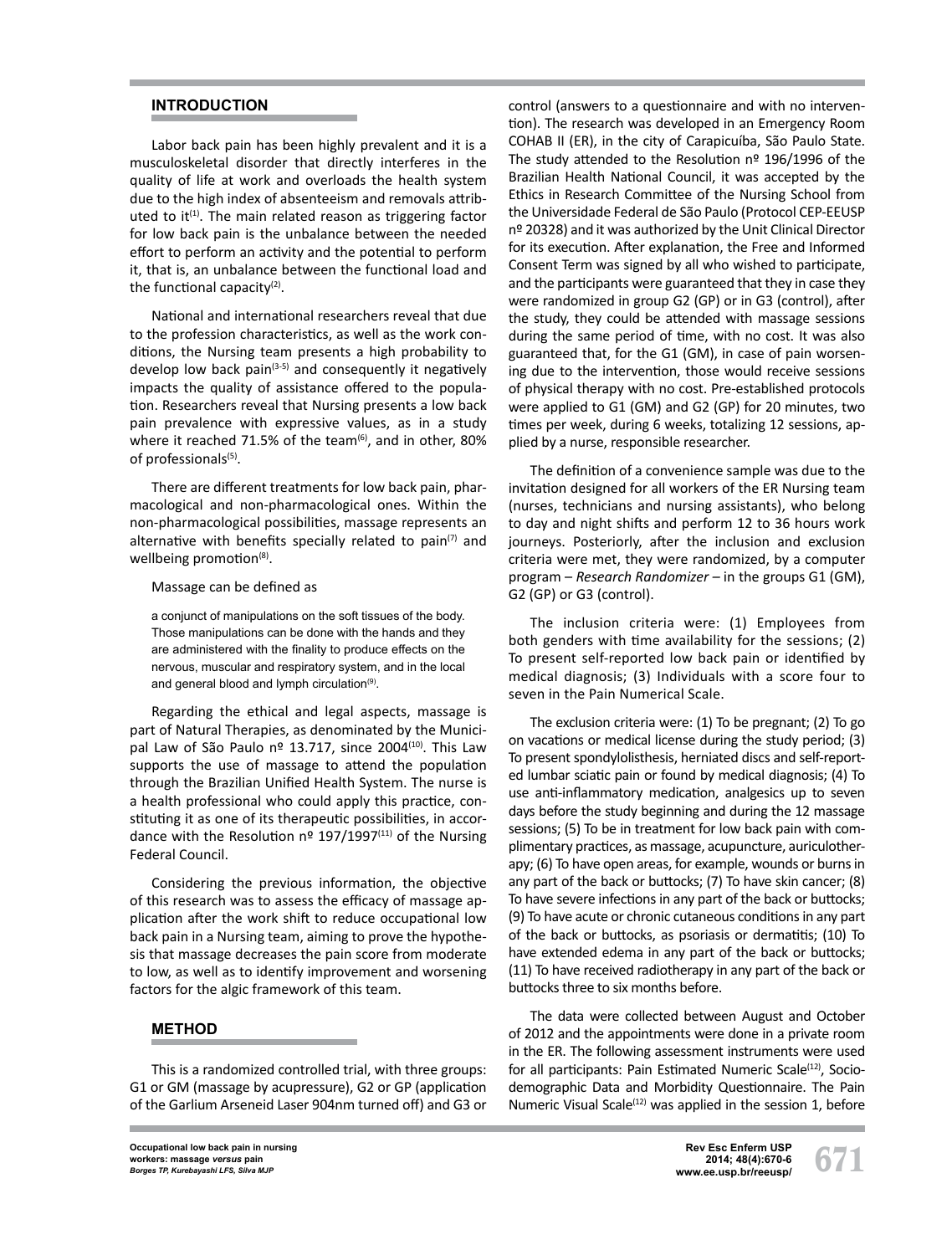the intervention and the placebo and repeated in the 6<sup>th</sup> and 12<sup>th</sup> session. For the G3, the G1 sessions were used as a time parameter. The pre-established protocols were described and used for the G1 and G2, and applied by the nurse:

## **Massage Group Protocol – G1 or GM**

The protocol used in this project was exactly the same as the one from a project developed in  $2012^{(5)}$ . The subjects were positioned in a stretcher in horizontal ventral decubitus. The technique applied was the acupressure in the points visualized in Figure 1. Smoothing, pressure and kneading were used. This group was denominated G1 or GM.



**Figure 1 –** Modified points image from the protocol - São Paulo,  $2010^{(5)}$ .

## *Placebo Group Protocol – G2 or GP*

The Group G2 received Garlium Arseneid Laser 904nm application, on the same established points of the massage protocol (Figure 1), at a 0.5 to 1cm distance from the skin, for 0.2 seconds approximately in each point, with the participants also laying in a stretcher in a horizontal ventral decubitus. The device was used turned off in all sessions, but with no previous knowledge from the individuals.

## *Control Group Protocol – G3*

This group received no intervention, only answering to the evaluation tools.

## *Data treatment*

For quantitative variables it was used means parameters, standard deviation; for qualitative variables, absolute and relative frequencies were calculated.

The socio-demographic variables evaluated at the beginning were compared between groups, with Analysis of Variance for quantitative variables: age, Body Mass Index (BMI), weight and height.

The association within the qualitative variables (gender, marital status, ways of transportation, actual position, existence of an underlying disease, previous treatment for low back pain, removal time) and with the Groups were assessed with a Chi-Square test.

In order to verify differences within the Numerical Estimative Pain Scale mean, models were presented considering the structure of the answers correlation over time with the Analysis of Variance for repetitive measures.

The dimension of effect was also verified calculating the Cohen d test for the data collected with the Pain Numerical Scale.

# **RESULTS**

The initial sample was composed by 45 workers from the Nursing team, corresponding to 66.2% of a total of 68 workers from the ER COHAB II, equally divided in three groups. Six nurses, 20 technicians and 17 nursing assistants participated. There were two losses during the study due to the use of anti-inflammatory medication; one in the G1 (GM) and the other in the G3 (control), finalizing a sample of 43 workers divided as G1 (14), G2 (15), and G3 (14).

Females were predominant, composing 76.7% of the sample. The participants presented a mean BMI of 27.8 (SD 4.4), corresponding to overweight category, in accordance with the World Health Organization (WHO), for both genders. The mean age was 39.6 years (SD 9.6), with 25 years as minimum and 61 years as maximum. The mean work time in that ER was 3.8 years and none of them received labor training related to the manipulation of weight or patients. The mean of removal days due to low back pain was 2.4.

The socio-demographic characteristics of the sample are found in Table 1.

After the application of the Chi-Square test, the only variable that presented a significant *p* value was the work shift, even with the sample randomization.

There was a significant, although weak, positive correlation between the work time in the unit and the time of back pain with p=0.02 and rho=0.347.

When questioned about the recurrent treatments for low back pain alleviation, the exclusive use of medication was highlighted in 44.2% of the sample, followed by the treatment *medication + association* (25.4%) referring to the combination of medication with physical therapy, massage, Global Posture Re-education (RPG), stretching, walking and acquisition of orthopedic mattress. Regarding Natural Therapies, the most searched ones were: acupuncture (11.5%), massage (4.7%) and the association of those (4.7%).

The perceived time of low back pain had an average of 4.4 years. The type of pain with burning sensation was highlighted in 23 (54.8%) of subjects, followed by the sting sensation (23.8%). The duration had higher values in the intermittent classification with 22 subjects (51.2%).

Only a part of the sample (46.5%) could punctuate the beginning of the pain, with emphasis on the *beginning of career*, correspondent to ten subjects (23.3%). Thirty-six subjects (83.7% of the sample) reported pain exclusive on 'the low back region. The others added discomfort on the low back region to the cervical and thoracic region and one person also punctuated pain on the right shoulder.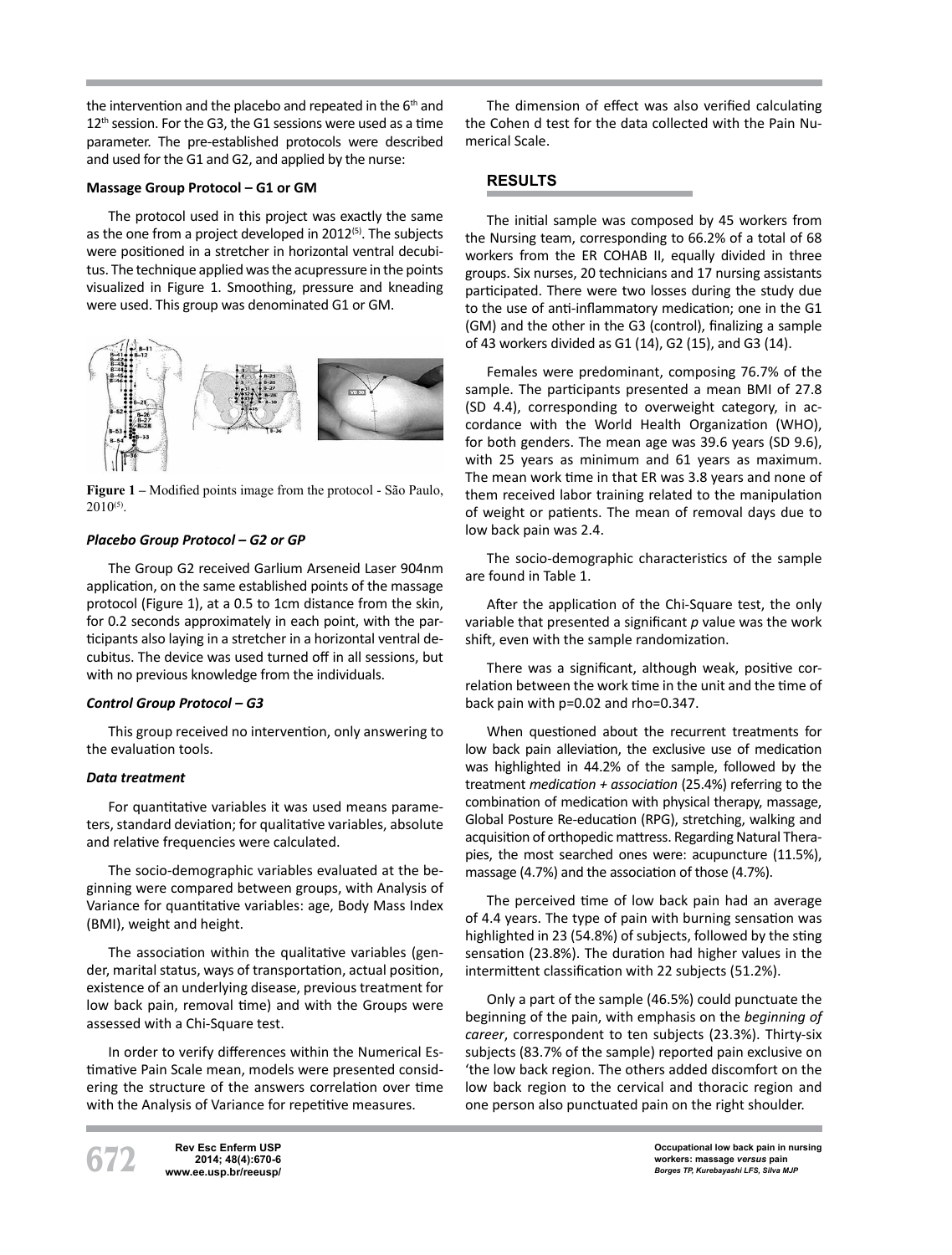| Variable                 | Factor         | Massage $(n=14)$ |               | Laser $(n=15)^*$ |              | Control $(n=14)$ |               | Total $(n=43)$ |               |         |
|--------------------------|----------------|------------------|---------------|------------------|--------------|------------------|---------------|----------------|---------------|---------|
|                          |                | N                | $\frac{0}{0}$ | N                | $\%$         | N                | $\frac{6}{6}$ | $\mathbf N$    | $\frac{0}{0}$ | p value |
| Position                 | Assistant      | 5                | 35.7          | $\tau$           | 46.6         | 5                | 35.7          | 17             | 39.5          |         |
|                          | Nurse          | 2                | 14.3          |                  | 6.7          | 3                | 21.4          | 6              | 14            | 0.826   |
|                          | Technician     | 7                | 50            | 7                | 46.7         | 6                | 42.9          | 20             | 46.5          |         |
| Work Shift               | Night          | 8                | 57.1          | $\overline{c}$   | 13.3         | 11               | 78.6          | 21             | 48.8          | 0.002   |
|                          | Day            | 6                | 42.9          | 13               | 86.7         | 3                | 21.4          | 22             | 51.2          |         |
| Gender                   | Male           |                  | 7.1           | $\overline{4}$   | 26.7         | 5                | 35.7          | 10             | 23.3          | 0.187   |
|                          | Female         | 13               | 92.9          | 11               | 73.3         | 9                | 64.3          | 33             | 76.7          |         |
| Martial<br><b>Status</b> | Married        | 9                | 64.3          | 8                | 53.3         | $\tau$           | 50            | 24             | 55.8          | 0.69    |
|                          | Divorced       | $\overline{0}$   | $\mathbf{0}$  | $\boldsymbol{0}$ | $\mathbf{0}$ |                  | 7.1           | 1              | 2.3           |         |
|                          | Single         | 4                | 28.6          | 6                | 40           | 6                | 42.9          | 16             | 37.2          |         |
|                          | Widow          |                  | 7.1           |                  | 6.7          | $\mathbf{0}$     | $\mathbf{0}$  | $\overline{2}$ | 4.7           |         |
| Children                 | $\theta$       | 4                | 28.6          | 5                | 33.3         | 5                | 35.8          | 14             | 32.5          | 0.77    |
|                          |                | 2                | 14.3          | 6                | 40           | 4                | 28.6          | 12             | 27.9          |         |
|                          | $\overline{c}$ | 4                | 28.6          | 3                | 20           | 3                | 21.4          | 10             | 23.3          |         |
|                          | 3              |                  | 7.1           | $\boldsymbol{0}$ | $\mathbf{0}$ |                  | 7.1           | $\overline{2}$ | 4.7           |         |
|                          | 4              | 3                | 21.4          |                  | 6.7          |                  | 7.1           | 5              | 11.6          |         |
| Underlying<br>disease    | Yes            | $\overline{4}$   | 28.6          | 3                | 20           |                  | 7.1           | 8              | 18.6          | 0.341   |
|                          | No             | 10               | 71.4          | 12               | 80           | 13               | 92.9          | 35             | 81.4          |         |

**Table 1** – Distribution of occupation, work shift, marital status, number of children and presence of underlying disease by group, from the sample of subjects of the Emergency Room COHAB II – Carapicuíba, SP, Brazil, 2012

\*Placebo Group

Participants were asked about labor factors triggering the pain. Manipulation of patients (decubitus change, transferring patients in chairs, bed or stretcher) corresponded to 34.9%. To lift weights and to do procedures like venous puncture, catheterizations and bed baths stayed with 9.3% each. Also, 7% answered to the action of lowering and raising with frequency, to restrain patients (workers from the psychiatric sector) and standing up for long periods of time, both with 4.7% and to push the stretcher, with 2.3.

Within the improvement factors, 32.6% were strictly pharmacological strategies; 23.3% were mixed strategies, that is, medications associated with shower, massages and rest. In the non-pharmacological measures, the use of heat was recurrent in the following activities: shower (9.3%), local heating and movements (2.3% and 7%, respectively). The use of massage appeared also associated with shower and rest (4.7%).

As worsening factors, there was emphasis again to *manipulation of patients* with 34.9% followed by *realization of procedures* and *lifting weight* with 11.6%, *to stand up for long periods of time* and *lowering and standing* with 9.3%, *restraining psychiatric patients* and *low ambient temperatures* with 7%; *transportation of patients* and *sitting down for long periods of time* with 4.7%. Table 2 illustrated the distribution of pain intensity in the beginning of the study.

The data referred to pain in the groups GM or G1 were compared to G2 and G3 or control.

It is observed that, even counting with the simple randomization propitiated by the computer program, the G1 or GM initiated the study with a higher intensity of pain, inside a same level of pain, in comparison with the other groups. Therefore, as a group, in the beginning of data collection, the G1 or GM presented the worse pattern for pain, and in the control group were the people with less intense levels of pain.

**Table 2 –** Distribution of subjects, by pain intensity, in the first evaluation by group - Carapicuíba, SP, Brazil, 2012

| Pain      | Massage<br>$(n=14)$           |               | Laser<br>$(n=15)^*$ |               |    | Control $(n=14)$ | Total<br>$(n=43)$ |               |
|-----------|-------------------------------|---------------|---------------------|---------------|----|------------------|-------------------|---------------|
| Intensity | N                             | $\frac{0}{0}$ | N                   | $\frac{0}{0}$ | N  | $\frac{0}{0}$    | N                 | $\frac{0}{0}$ |
| 4         | $\theta$                      | 0             | $\mathfrak{D}$      | 13.3          | 7  | 50.1             | 9                 | 20.9          |
| 5         | 3                             | 21.4          | 5                   | 33.3          | 3  | 21.4             | 11                | 25.6          |
| 6         | $\mathfrak{D}_{\mathfrak{p}}$ | 14.3          | 4                   | 26.7          |    | 7.1              | 7                 | 16.3          |
| 7         | 9                             | 64.3          | 4                   | 26.7          | 3  | 21.4             | 16                | 37.2          |
| Total     | 14                            | 100           | 15                  | 100           | 14 | 100              | 43                | 100           |
|           |                               |               |                     |               |    |                  |                   |               |

\*Placebo Group

 $X$ -squared = 15.4271, df = 6, p-value = 0.01718

In Figure 2, the behavior of the pain intensity in the three evaluation moments are observed. The massage group obtained an abrupt decrease in pain scores on the first to the second evaluation  $(6.4 - 3.4 / p < 0.001)$ . The drop in scores had continuity, but from the second to the third evaluation the drop was less intense  $(3.4 - 0.9)$ p<0.001). In the laser group there was also a decrease, however, it was more subtle between the first and the second evaluation (5.7 – 4.8 /  $p>0.05$ ), with a discrete continuity of drop until the 3<sup>rd</sup> evaluation, but not significant  $(4.8 - 4.7 / p > 0.05)$ . The control group, although started with an average pain intensity lower than the other groups, had an increase in its values between the evaluations  $(5.0 - 5.3 - 5.9 / p > 0.05)$ .

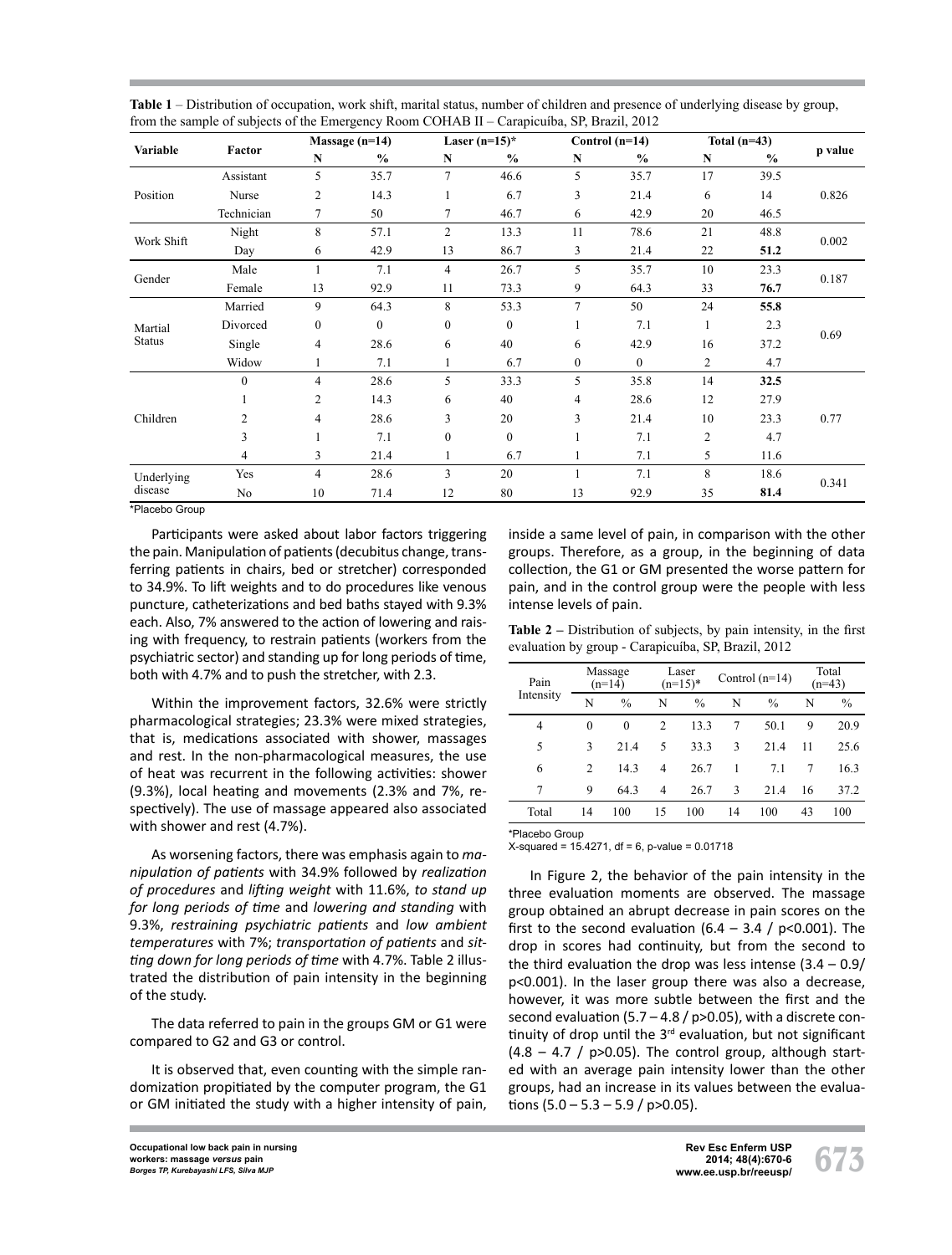

\*Placebo Group

Figure 2 – Evolution of pain scores, following the moment of assessment - Carapicuíba, SP Brazil, 2012.

The effect size, exposed by the d-Cohen test, was applied to the three groups, propitiating the following results: in G1 or GM there an enormous effect size between evaluations, with emphasis to the percentage 86% of reduction in the pain score between the third and first evaluation. The G2 (GP) obtained a 17% effect (medium decrease) between the third and first evaluation. In the G3 (control) the pain behavior is observed in an inversed pattern in comparison to G1 and G2, as there was increase in the pain score, reaching 17% in the same evaluation moment, that is, between the third and first evaluation.

Regarding the tolerability to treatment, it was possible to observe that all subjects of the massage group reported discomfort on the gallbladder point 30 until the last session. Other points that initially caused high discomfort were the points B23 until B28. Thus, they presented decrease in discomfort more rapidly, on the  $6<sup>th</sup>$  session there were no more reports.

## **DISCUSSION**

In this study, women represented 76.7%, showing the prevalence of females within the Nursing profession, have been still current and persistent. In fact, in 2011, the COFEN published a report with a data analysis of existing nursing professionals in the Regional Councils $(13)$  and the percentage of females in the profession, in a national level, was 87.2%, and in São Paulo State, 86%.

The participating workers form the ER demonstrated to be overweight in comparison to the ideal weight, in accordance with the BMI calculation. This reality is verified in workers from diverse regions of Brazil and worldwide $(14)$  and it is really worrying due to the correlation of overweight with cardiovascular diseases (specially heart diseases and stroke), diabetes, musculoskeletal disorders (specially osteoarthritis), few types of cancer (endometrium, breast and colon)  $(15)$ , associated with a profession which deals with stress $(16)$ .

In this study, the average of removal days in 2012 was 2,4 days. It is important to note that low back pain has been the first cause of absenteeism in work in the economically active age group $(17)$ .

Regarding medications, it was used as dealing strategies in 69.6% of subjects, with exclusive use (44.2%) or associated to non-pharmacological measures (25.4%). These data suggest a possible limitation of the treatment exclusively pharmacological for those conditions, as described in a meta-analysis about chronic low back pain $(18)$  and the importance of techniques association, especially when it is chronic. On the other hand, massage showed relevant results in the actual study as only treatment, although it is recommended as an adjuvant part in the treatment of musculoskeletal pain. A systematic review with metaanalysis $(19)$  verified that massage presented a significant improvement in pain compared to no treatment or placebo for low back and neck pain.

Related to pain characterization, the mean time of perception in this study was 4.4 years, indicating chronicity. The perception of the beginning of pain in Nursing workers was related to the beginning in their career. Another study found that the beginning of pain was during their bachelor degree period, with its intensification at the beginning of professional life due to loads and ergonomic matters in the assistance to patients<sup>(20)</sup>.

The occurrence of low back pain in the Nursing team has been constant. Nurses from the Centro Hospitalar Tondela-Viseu, from Portugal, presented a low back pain prevalence of 78.6% on the last 12 months, referred to  $2011^{(21)}$ . In Brazil, the prevalence of this disorder varies from 43 to 93%(22).

Manipulation of patients was configured as one of the triggering factors for low back pain, as well as one of the causes for pain severity. The types of activities developed by the Nursing team in the hospital environment exposes them to physical, chemical, biological, psychosocial and ergonomic risks<sup>(3)</sup>. In the literature, a high diversity of causing factors have been pointed, as: organization at work, duration of cycles, existence of pauses and time structure<sup>(22)</sup>, repetition of movements, to lift weights, to push heavy objects, posture involving tasks with trunk rotation and flexion, to sit for long periods of time $(17,22)$ , to gain weight, obesity, bad posture, height, weakness of abdominal muscles, lack of physical fitness(22), as well as the discontent and demotivation with the labor activity $(17)$ .

Another study conducted in a public hospital in the interior of São Paulo, of secondary level, identified the sectors with higher number of removals of nursing workers, with emphasis to the adult emergency-room, followed by the adult intensive therapy unit and the surgical center. As well as the musculoskeletal disorders as the main reasons for removal $^{(23)}$ .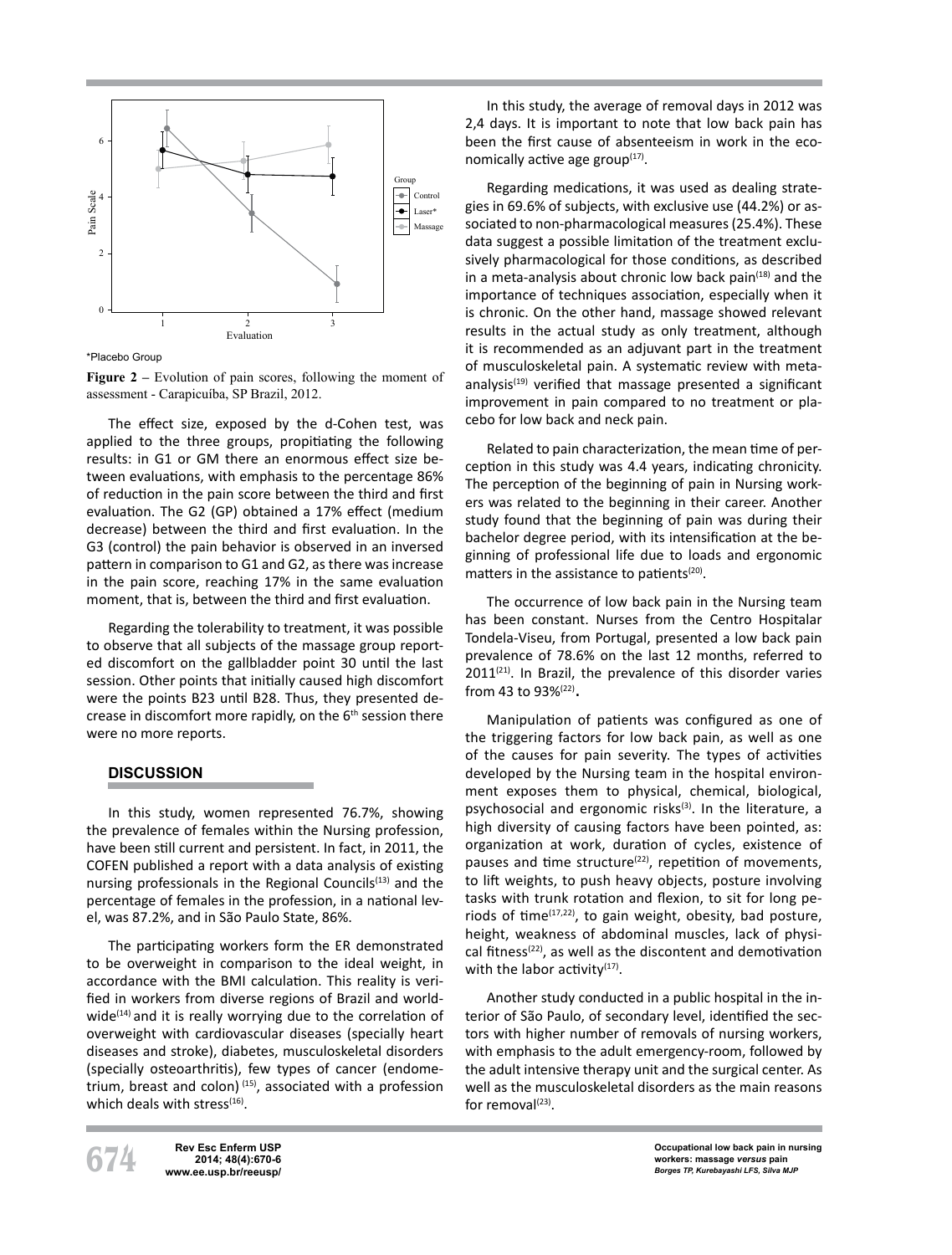The massage efficacy in the present study was also validated by the utilization of the Cohen's d test, that presented a d index of 4.49 (enormous effect) and 86% of pain reduction. When comparing two different types of procedures for low back pain treatment from the d index and the percentage of changes, before and after treatment, it was found that acupuncture, performed in 130 individuals with non-specific back pain, after 12 sessions, two times per week, per six weeks, reached important positive results (d=1.86), corresponding to 55% of improvement $(24)$ . And still, regarding the other treatments, the use of transdermal opioid buprenorphine analgesic medication for chronic moderate and severe low back pain reached a side effect of 26% (d=0.86), for 50 individu $als^{(25)}$ . Those two last studies were clinical trials with a placebo group.

Finally, the best size effect found for the low back pain treatment came from the association of techniques. In a randomized clinical trial<sup>(3)</sup>, single blind, conducted with nurses with chronic low back pain compared two groups: the intervention group received information about ergonomics, muscle strengthening and stretching. The control group received passive physical therapy composed by the application of TENS (*transcutaneous electrical nerve stimulation*), application of local heat by thermal bags in their residence, Swedish massage, ultrasound and osteokinematic passive mobilization. In both groups there was reduction in pain intensity, with a 8.25 Cohen index in the intervention group and 8.19 in the control group and an effect size of 90% and 88%, respectively.

Although, to be able to affirm that the results found with the massage are equally comparable or better than other techniques in the treatment for low back pain, more studies would be needed, with an increased sample and

**REFERENCES**

- 1. Borges TP, Greve JMDA, Monteiro AP, Silva RES, Giovani AMM, Silva MJP. Massage application for occupational low back pain in nursing staff. Rev Latino Am Enferm. 2012;20(3):511-9.
- 2. Lizier DT, Perez MV, Sakata RK. Exercises for nonspecific low back pain treatment. Rev Bras Anestesiol. 2012;62(6):842-6.
- 3. Jaromi M, Nemeth A, Kranicz J, Laczko T, Betlehem J. Treatment and ergonomics training of work-related lower back pain and body posture problems for nurses. J Clin Nurs. 2012;21(11-12):1776-84.
- 4. Ribeiro RP, Martins JT, Marziale MHP, Robazzi MLCC. Workrelated illness in nursing: an integrative review. Rev Esc Enferm USP. 2012;46(2):495-504.

with multicenter studies. It is important to note that finding a placebo group for a study is also a big challenge, because the touch, even when subtle, stimulates mechanic receptors, resulting in activity on the tissue region and consequently stimulating the somatic sensorial cortex and the limbic system<sup>(26)</sup>. Studies<sup>(27-28)</sup> involving massage use turned off devices as alternatives to placebo. Thus, new designs would be needed for future studies.

The findings from this study, however, are promising, because interventions offering a holistic, whole, less invasive and effective care have been proposed and encouraged as needed to support in coping and in reducing the health risk for workers, promoting comfort and benefits to those who receive it<sup>(29-30)</sup>.

# **CONCLUSION**

Massage was proven as a complementary effective therapy to decrease occupational low back pain in Nursing workers, improving pain scores and altering pain from moderate to low. The obtained results were relevant to broad the knowledge about massage, to recognize triggering factors for labor low back pain and to consider massage as a possible future therapy for nurses, for the benefit and comfort of patients, as a well-cared and painfree professional can better contribute and do their tasks. The study limitations were the reduced number of subjects and the difficulty to choose a placebo group for massage. This way, it is suggested to conduct more studies aiming to confirm the findings of the present study.

- 5. Santos Júnior BJ, Silveira CLS, Araújo EC. Condições de trabalho e a ergonomia como fatores de risco à saúde da equipe de Enfermagem do Serviço de Atendimento Móvel de Urgência SAMU/Recife-PE. Rev Enferm UFPE On Line [Internet]. 2010 [citado 2012 maio 10];4(1):245-53. Disponível em: http:// www.revista.ufpe.br/revistaenfermagem/index.php/revista
- 6. Magnago TSBS, Lisboa MT, Griep RH, Kirchhof AL, Guido, LA. Psychosocial aspects of work and musculoskeletal disorders in nursing workers. Rev Latino Am Enferm. 2010;18(3):429-35.
- 7. Last AR, Hulbert K. Chronic low back pain: evaluation and management. Am Fam Pshysician. 2009;79(12):1067-74.
- 8. Furlan AD, Imamura M, Dryden T, Irvin E. Massage for low back pain: an updated systematic review within the framework of the Cochrane Back Review Group. Spine. 2009;34(16):1669-84.